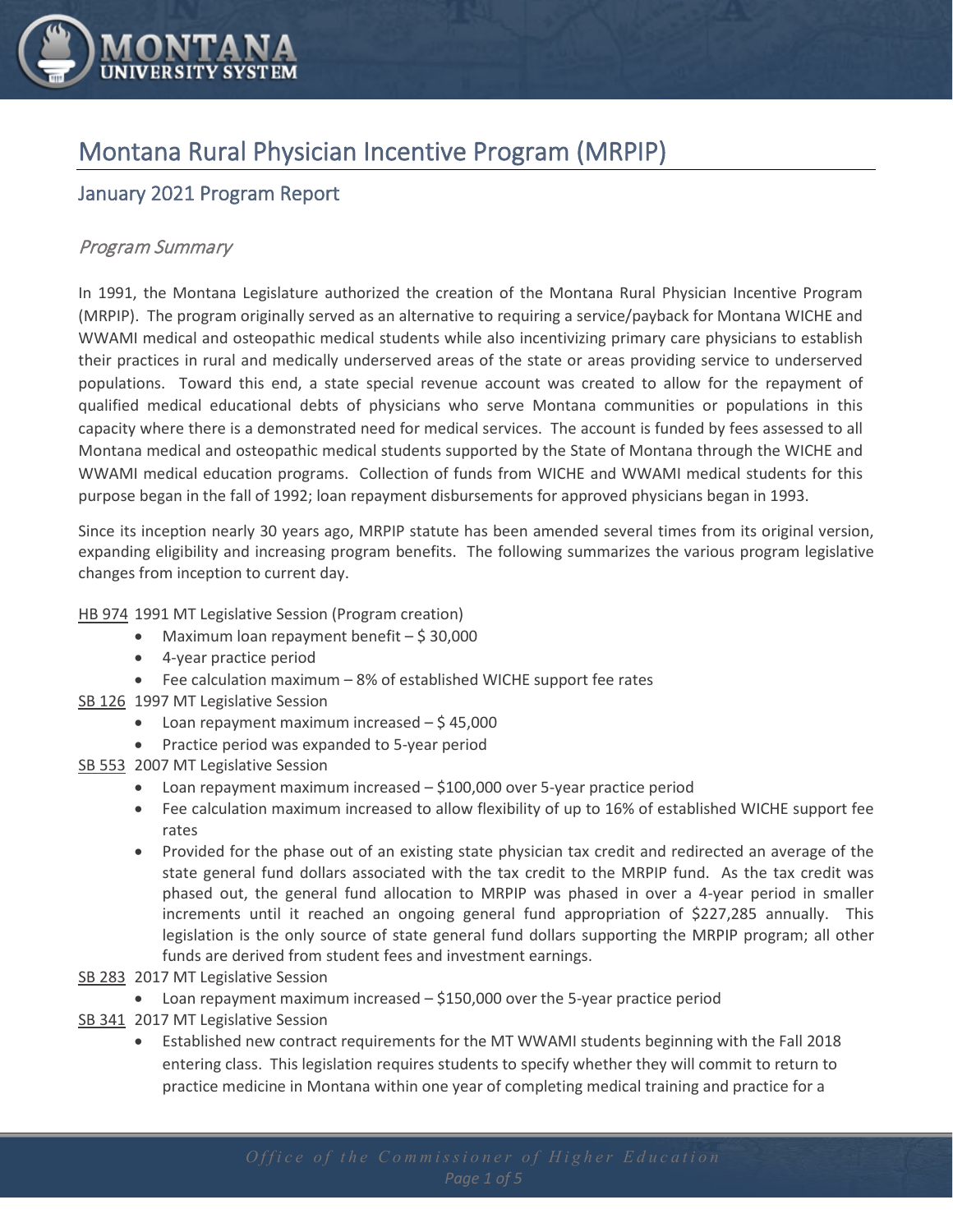

minimum of 3 years. Students choosing this contract, pay the established (standard) MRPIP fee rate of up to 16% of the WICHE support fee annually\*; students choosing the contract not to return to practice immediately following completion of their medical training, agree to pay a higher MRPIP fee rate of 2.5 times the standard rate annually.

\*NOTE: For students who choose the "return to practice contract", failure to do so as agreed, includes an obligation to repay the amount of state funding paid by the state on the student's behalf while the student was attending medical school in the WWAMI program (approximately \$165,000). This amount of state funding (state support fees) will become a binding promissory note and will convert to a loan to be repaid by the student with a fixed interest rate equal to the federal Stafford loan rate at the time of conversion (not to exceed 8%). Repayment of the loan must be completed within 10 years of the date the repayment requirement commences.

#### Current Program Benefits and Obligations

- The program provides up to \$150,000 in medical education loan repayment.
- One- to five-year periods of service are required in approved rural or underserved locations.
- Graduated payments based on length of service are disbursed directly to the physician's verified lending institution(s).
- Payments are not taxable to the physician.

#### Characteristics of Qualifying Locations and Populations

The program is based on legislation designed to aid medically underserved populations and rural communities in Montana that have difficulty attracting and maintaining adequate numbers of physicians. Traditionally, such communities have populations of fewer than 8,000 and hospitals with fewer than 50 beds or have demonstrated shortages of physicians serving specific populations. Many of these areas have been designated by the United States government as health professional shortage areas (HPSA). Hospitals and other community organizations in these areas must document their inability to recruit and retain adequate numbers of physicians to serve their communities.

#### Selection Process

Applications are reviewed for program eligibility by an advisory committee appointed by the Commissioner of Higher Education. Eligible individuals include United States citizens, nationals, or foreign nationals who possess a Doctor of Medicine or Doctor of Osteopathic Medicine degree and are eligible for licensure in the State of Montana. All applicants are expected to have full hospital privileges within the broad community in which they practice**.** Qualified applications are prioritized for participation based upon community needs and the availability of funds. The following preferences are applied:

- MT WWAMI TRUST graduate physicians who contributed to the MRPIP Trust Fund
- MT WICHE and WWAMI graduate physicians who contributed to the MRPIP Trust Fund
- Physicians who practice in remote rural locations or in locations with difficulty attracting physicians
- Primary care physicians

All advisory committee nominations of physicians to receive awards are submitted to the Montana Board of Regents for final approval.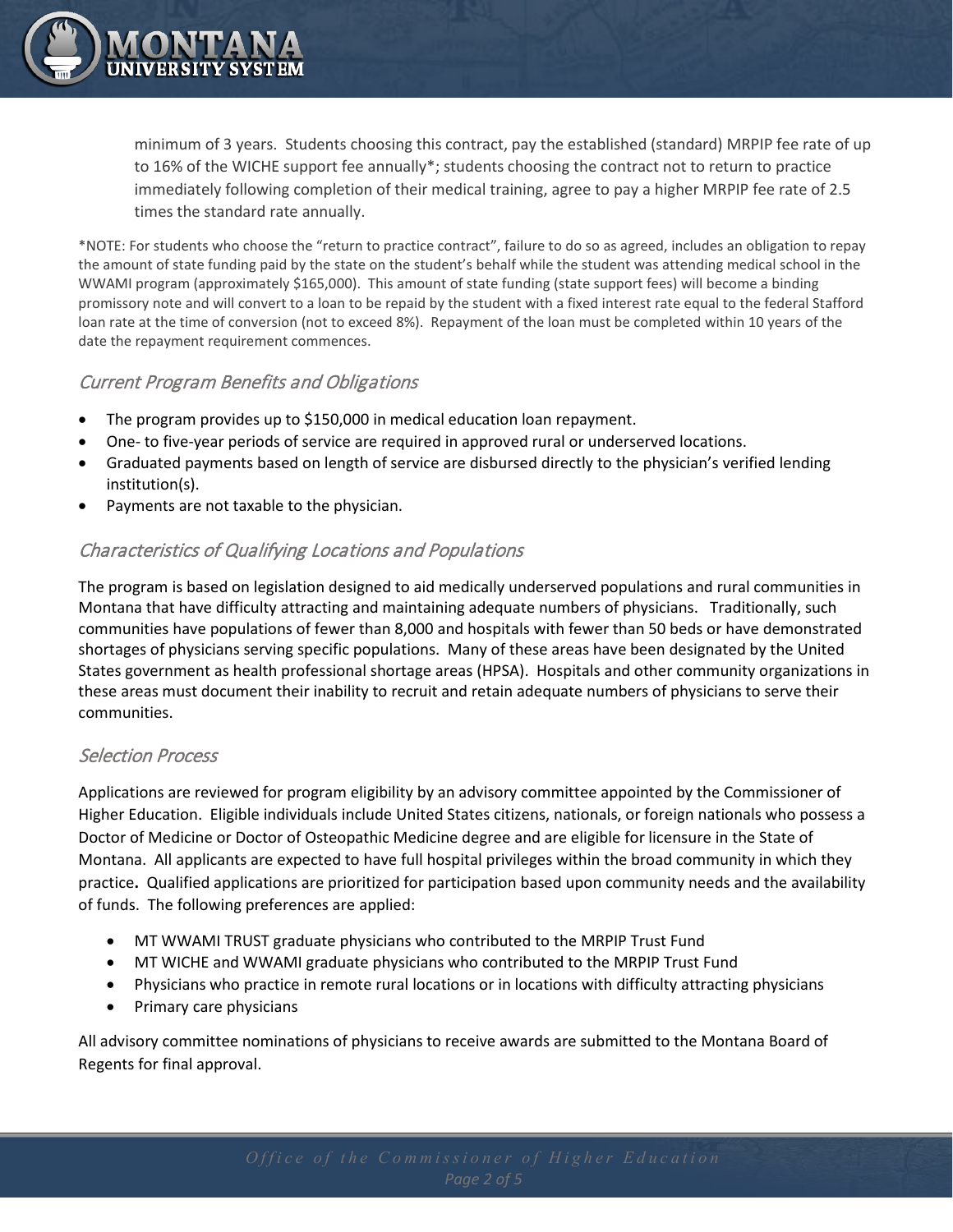

#### Montana Communities Served by MRPIP

MRPIP has proven to be an effective model to assist rural and medically underserved Montana communities in their efforts to recruit and retain physicians. Since the inception of the program in 1993, over 207 doctors have participated in the program, having received, or currently receiving loan repayment benefits. Overall (nearly 30 years), 74% of all MRPIP participants are still practicing in Montana and 80% are still licensed to practice in the state. The financial incentives provided through MRPIP serve as a vital recruitment tool for Montana's rural and medically underserved communities in their efforts to attract physicians to their areas. It is not uncommon for MRPIP applicant physicians to graduate with student loan debt between \$200,000 - \$300,000. In fact, it is becoming increasingly more common to see even greater debt amounts. During the past two application cycles, 12 approved MRPIP participants have had medical education debt ranging between \$320,000 - \$630,000. The availability of loan repayment is a necessity for most doctors when considering practice in a rural or medically underserved community where earning potential is not as great as in more populated areas. With other states also offering competitive loan repayment incentives to health care providers, the availability of MRPIP loan repayment dollars has become even more important to Montana communities to assist with their recruitment and retention efforts. From inception to-date, MRPIP has allocated over \$9.3 million dollars in loan repayment benefits to Montana physicians, serving over 49 rural and medically underserved communities across the state. The map below identifies the communities in Montana where MRPIP physicians have or are practicing medicine. The numbers in parentheses represent the number of MRPIP physicians who have served in each location.



### **Montana Communities Served by MRPIP** (Over Past 29 Years)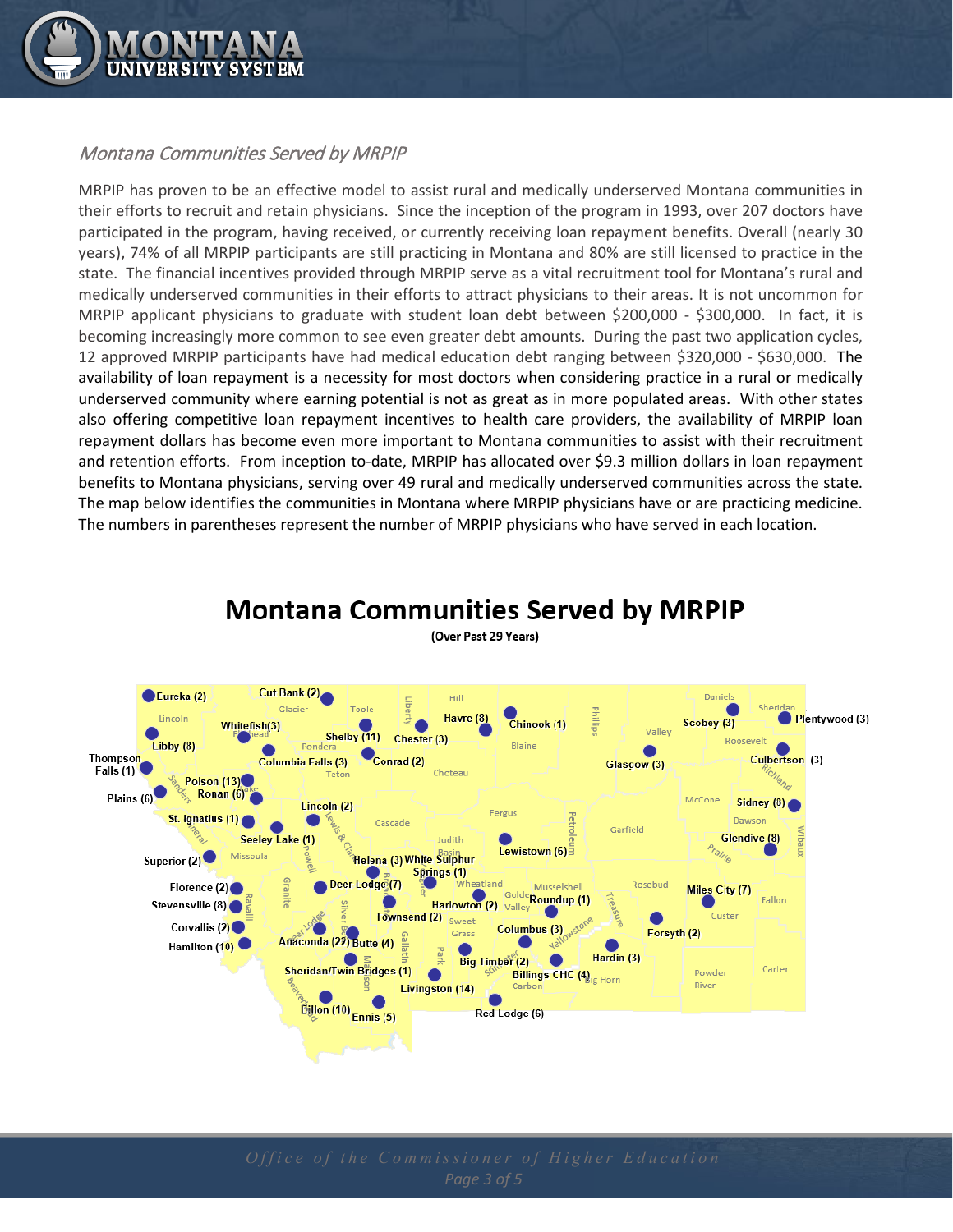The table below summarizes the information contained on the map on the previous page. The numbers following the city/county names represent the total number of MRPIP physicians who have practiced in that location. Some MRPIP physicians have practiced in more than one location.

| <b>CITY/COUNTY</b>           | <b>CITY/COUNTY</b>       | <b>CITY/COUNTY</b>        | <b>CITY/COUNTY</b>                   | <b>CITY/COUNTY</b>         |  |  |
|------------------------------|--------------------------|---------------------------|--------------------------------------|----------------------------|--|--|
| Anaconda/Deer Lodge (22)     | Culbertson/Roosevelt (3) | Hamilton/Ravalli (10)     | Plains/Sanders (6)                   | Sidney/Richland (8)        |  |  |
| Big Timber/Sweet Grass (2)   | Cut Bank/Glacier (2)     | Hardin/Big Horn (3)       | Plentywood/Sheridan (3)              | St. Ignatius/Lake (1)      |  |  |
| Billings CHC/Yellowstone (4) | Deer Lodge/Powell (7)    | Harlowton/Wheatland (2)   | Polson/Lake (13)                     | Stevensville/Ravalli (8)   |  |  |
| Butte/Silver Bow (4)         | Dillon/Beaverhead (10)   | Havre/Hill (8)            | Red Lodge/Carbon (6)                 | Superior/Mineral (2)       |  |  |
| Chester/Liberty (3)          | Ennis/Madison (5)        | Helena (3)                | Ronan/Lake (6)                       | Thompson Falls/Sanders (1) |  |  |
| Chinook/Blaine (1)           | Eureka/Lincoln (2)       | Lewistown/Fergus (6)      | Roundup/Musselshell (1)              | Townsend/Broadwater (2)    |  |  |
| Columbia Falls/Flathead (3)  | Florence/Ravalli (2)     | Libby/Lincoln (8)         | Scobey/Daniels (3)                   | White Sulphur/Meagher (1)  |  |  |
| Columbus/Stillwater (3)      | Forsyth/Rosebud (2)      | Lincoln/Lewis & Clark (2) | Seeley Lake/Lake (1)                 | Whitefish/Flathead (3)     |  |  |
| Conrad/Pondera (2)           | Glasgow/Valley (3)       | Livingston/Park (14)      | Shelby/Toole (11)                    |                            |  |  |
| Corvallis/Ravalli (2)        | Glendive/Dawson (8)      | Miles City/Custer (7)     | Sheridan/Twin<br>Bridges/Madison (1) |                            |  |  |

## Financial Information

MRPIP is a statutorily appropriated state special revenue account. Program revenues and investment earnings are retained from year to year and are invested with the State Board of Investments to provide the ongoing funds necessary to meet the current and future obligations of the program. The tables below reflect the program's current and projected fund balance and program liability through fiscal year 2027 which is the fiscal year that the program's current obligations carry through for existing program participants. The estimated fund balance projections also include an assumption that an additional 10 new participant physicians will be approved and added to the program each year through fiscal year 2027. This number is conservative as the program typically receives an average of 20+ applications per year that must be prioritized for participation.

| <b>MONTANA RURAL PHYSICIAN INCENTIVE PROGRAM</b><br>Fund Balance Projection and Program Liability FY 2020 Through FY 2027 |                |                                         |                   |                   |                 |                |                                                     |                                  |  |
|---------------------------------------------------------------------------------------------------------------------------|----------------|-----------------------------------------|-------------------|-------------------|-----------------|----------------|-----------------------------------------------------|----------------------------------|--|
|                                                                                                                           | Actual         | <b>Budgeted</b>                         | Projected         | Projected         | Projected       | Projected      | Projected                                           | Projected                        |  |
|                                                                                                                           | FY 2020        | FY 2021                                 | <b>FY 2022</b>    | FY 2023           | FY 2024         | FY 2025        | <b>FY 2026</b>                                      | <b>FY 2027</b>                   |  |
| <b>Beginning Fund Balance</b>                                                                                             | \$3,468,362.85 | \$3,579,885.73                          | \$3,809,220.54    | \$3,793,169.54    | \$3,599,557.54  | \$3,458,820.54 | \$3,156,458.54                                      | \$2,798,846.54                   |  |
| Revenue                                                                                                                   |                |                                         |                   |                   |                 |                |                                                     |                                  |  |
| <b>Student Fee Assessments</b>                                                                                            | \$985,340.00   | \$1,267,776.00                          | \$1,318,664.00    | \$1,325,728.00    | \$1,325,728.00  | \$1,325,728.00 | \$1,325,728.00                                      | \$1,325,728.00                   |  |
| <b>Investment Earnings</b>                                                                                                | \$55,434.68    | \$5,393.39                              | \$0.00            | \$0.00            | \$0.00          | \$0.00         | \$0.00                                              | \$0.00                           |  |
| General Fund (Tax Revenue)                                                                                                | \$227,285.00   | \$227,285.00                            | \$227,285.00      | \$227,285.00      | \$227,285.00    | \$227,285.00   | \$227,285.00                                        | \$227,285.00                     |  |
| <b>Expenses</b>                                                                                                           |                |                                         |                   |                   |                 |                |                                                     |                                  |  |
| Administration                                                                                                            | ( \$1,512.00)  | ( \$30,000.00]                          | ( \$30,000.00)    | ( \$30,000.00]    | ( \$30,000.00)  | ( \$30,000.00] | ( \$30,000.00)                                      | ( \$30,000.00)                   |  |
| Existing MRPIP Physician Payment Liability                                                                                |                | $(51, 155, 024.80)$ $(51, 241, 119.58)$ | ( \$1,332,000.00) | ( \$1,266,625.00) | ( \$913,750.00) | (\$725,375.00) | ( \$380, 625.00)                                    | $(552,500.00)$ $(55,911,994.58)$ |  |
| Projected 10 New Participants/Per Year                                                                                    | \$0.00         | \$0.00                                  | ( \$200,000.00)   | ( \$450,000.00]   |                 |                | $(5750,000.00)$ $(51,100,000.00)$ $(51,500,000.00)$ | ( \$1,500,000.00)                |  |
| <b>Ending Fund Balance</b>                                                                                                | \$3,579,885.73 | \$3,809,220.54                          | \$3,793,169.54    | \$3,599,557.54    | \$3,458,820.54  | \$3,156,458.54 | \$2,798,846.54                                      | \$2,769,359.54                   |  |
| Investment proceeds to-date.                                                                                              |                |                                         |                   |                   |                 |                |                                                     |                                  |  |

#### **Assumptions:**

1. 10 new MRPIP physicians are added to the program each year starting in FY22; FY21 application cycle is complete and all new particpants are included in existing participant figures. 2. MRPIP student fee assessment rates are calculated based on 16% of approved WICHE support fees through FY 2023.

3. Investment earnings have not been included beyond FY20 actuals and FY21 earnings to-date since they cannot be anticipated.

4. Administration costs FY21-FY27 are calculated at FY21 budgeted rate.

5. Student fee assessments for FY24-FY27 are calculated based on FY23 WICHE support fee rates since support fees rates beyond FY23 have not been set.

6. Beyond FY21, it is assumed that 70% of the WWAMI students will pay the standard MRPIP fee rate and 30% will pay a rate at 2.5 times the standard rate.